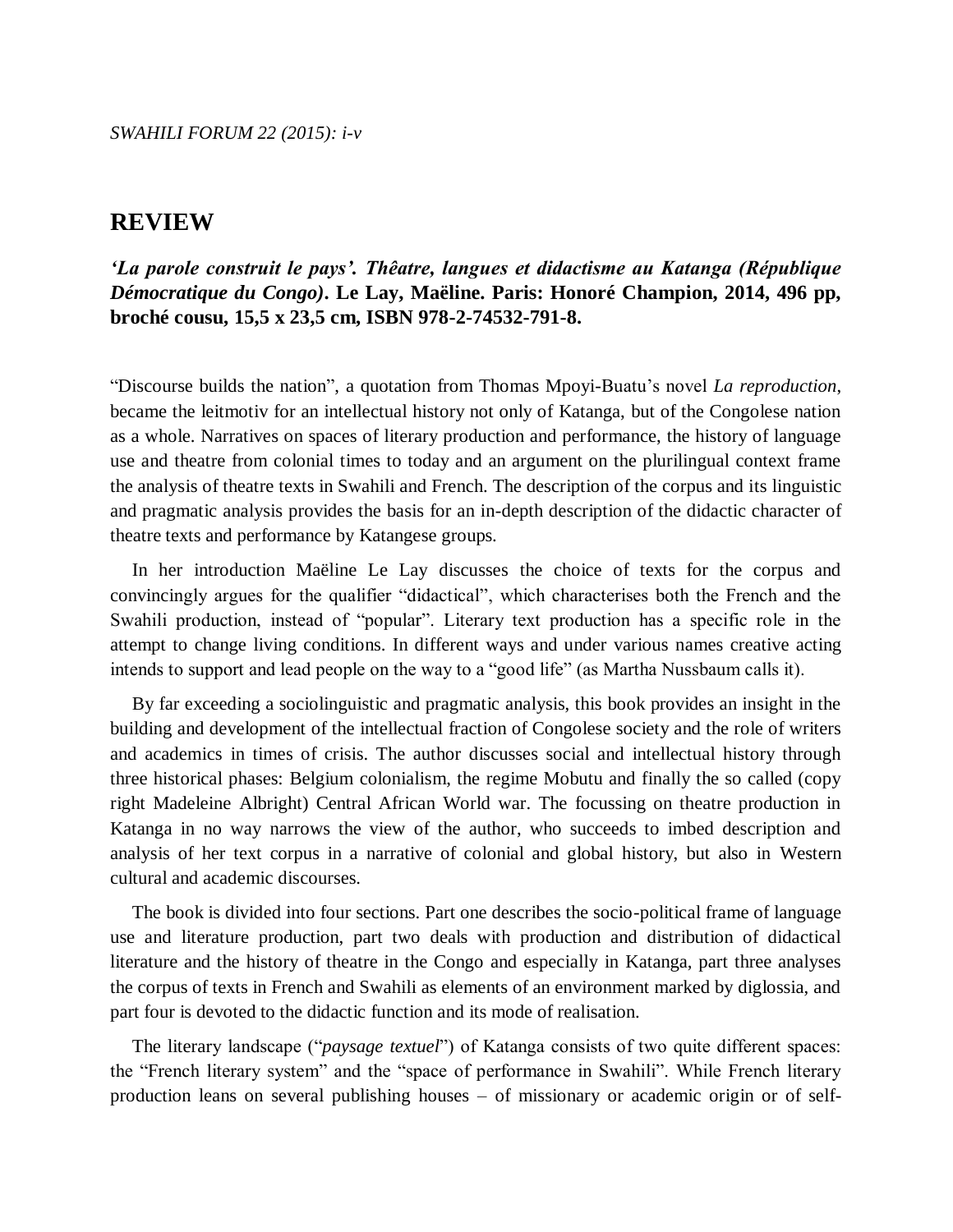publishing character -, Swahili theatre finds its way to the audience through productions in radio and TV or public performances in local halls or in the open.

The author provides a comprehensive and precise description of both arenas, going back to the very origin of Congolese literary production. The two literary spaces don't overlap and to a large extent ignore one another; Le Lay explains the existence of two disparate arenas by a stable diglossia which marks the society since colonial times. Own observations confirm the impact of a French/vernacular diglossia for the social elites, or with the words of Ngalasso M.M. "The use of French [...] serves as the proof that somebody has the linguistic competence to rightly claim power over his next."<sup>1</sup> I doubt that it has strong explanatory power to comprehend the rules of language use of the broad public – I will come back to this argument later.

The topic of diglossia dominates also the following concise description of the socio-linguistic situation in the Congo, but the author introduces a second problematic concept – linguistic standards. While French, due to its implementation through school teaching and dominant use in writing<sup>2</sup> is considered more or less following linguistic norms of the metropolis, discussing (spoken) Swahili in relation to linguistic standards leads the linguist into a vast field of failed language policies. The author's short but concise description of the history of Swahili in the Eastern Congo leads to the statement that "Lubumbashi Swahili is a language which has no standard" (p. 99), notwithstanding that speaker in different situations may refer to "Swahili bora" as a means to aspire after a variety of higher status. The problem concerning norms in language use is on the one hand linked to the fact that French writing is compared to Swahili speaking, on the other hand we have to take into consideration that even in Tanzania language norms by the European definition (cf. Duden, Grevisse) don't exist and even if they would exist, they would not be applied in the rigorous way of French "language watchers."

The following history of language policies, cultural instruments of control and literary production provides a highly informative and cohesive description from colonial times up to present. The author presents a dense narrative of intellectual guidance and control, jointly done by colonial actors (including Christian missionaries) and later on Congolese government, French and Belgian *coopérants* and local elites. The section on language policies and academic discourse

<sup>1</sup> "Mais le français exerce aussi, au Zaïre comme partout dans les pays francophones d'Afrique, une fonction mythique, mystique voire mystificatrice: signe extérieur de savoir, il est la clé magique qui donne accès à la réussite sociale et au pouvoir. Son utilisation correspond rarement à une nécessité absolue sauf celle qui consiste à montrer qu'on est  $\leq$ arrivé $\geq$  à un niveau de compétence linguistique autorisant une légitime revendication de pouvoir et, éventuellement, à mystifier son prochain." (Ngalasso, M. M. 1986. Etat des langues et langues de l'Etat au Zaire. *Politique Africaine* 23: 15)

<sup>&</sup>lt;sup>2</sup> Concerning the use of French Maëline Le Lay quotes J. Kilanga & J.P. Bwanga: "Le français parlé au Zaïre obéit généralement à la norme scolaire. D'où l'opinion généralement répandue dans les milieux occidentaux du Zaïre que le Zaïrois parle comme un livre c'est-à-dire comme il écrit." (p. 80)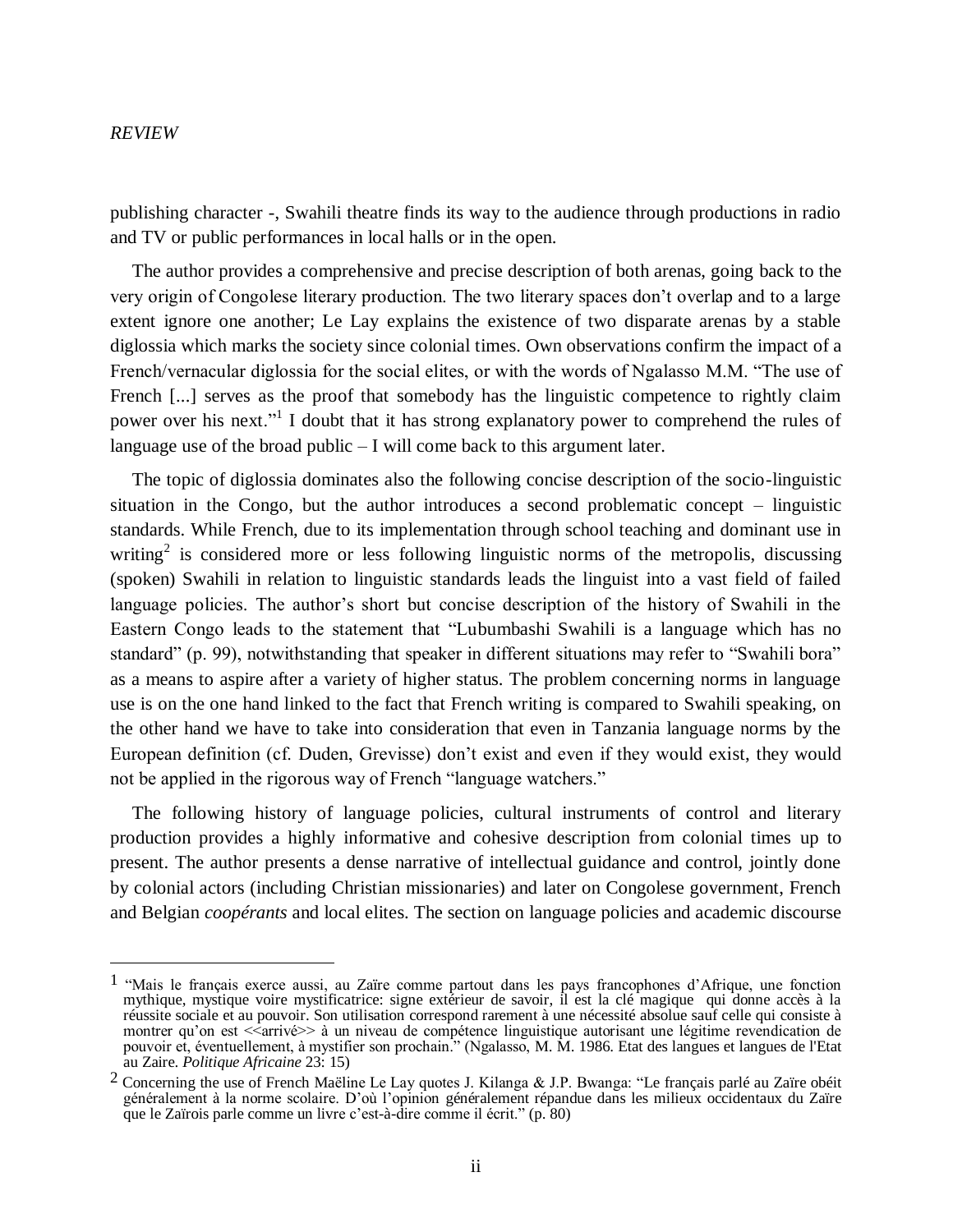combines the description of institutions and processes with an analysis of motives and social background. Maeline Le Lay succeeds to present an intellectual history based on a broad range of literature and sources, a concise and highly informative story and a concise and convincing analysis. She qualifies her field of research with the term "didactic" ("discours didactique", "literature <<édificatrice>>"), but deals with a much broader social and cultural domain. Concluding the first two chapters of the second part she refers to two "main aspects" the different genres of "didactic literature" have in common: "the relationship to power and a specific temporality oriented towards the future" (p. 177). Both arguments are discussed in the fourth part of the book.

The following chapter on "theatre in the Congo and Katanga" and the presentation of the text corpus provide a detailed description of actors, producers and texts and of the relevant context of their production.

Part three is devoted to the pragmatic and socio-linguistic analysis of the corpus. The author focuses on the one hand on phenomena of language contact (code mixing/switching, loans, structural transfer), on the other hand on strategies of valorisation and distance (ostentation, orthopraxy, parody). The analysis unfortunately suffers from two defects: On the one hand the author follows the mainstream approach marked by diglossia, on the other it provides only a description but no interpretation of the phenomena found.

The hegemonic concept *diglossia*, enforced on the colonised and internalised by the local elite, was and still is a strong argument to confirm the power of a tiny fraction of the society. It is a mighty faith, which results in not allowing children of westernised families to learn and practice the languages of their grandparents. The average *citoyen* / *citoyenne* did not and does not believe in diglossia, but uses her/his repertoire to get the best out of a given communication. In this, code switching or French loans might realise at the same time the ambition to be recognised as having a higher status and the ridiculousness of a social climber. The character Masumbuko in plays of the *Groupe Mufwankolo* perfectly transmitted both strategies.

For a broad socio-linguistic analysis it would have been better to use a multilingual approach<sup>3</sup>, where – unlike diglossia – the complete repertoire of the participants is taken into account and dominance roles are not fix, but open to negotiation. I therefore don't agree to the conclusion:

<sup>3</sup> "Contact-induced language change is thus ultimately the product of innovations that individual multilingual speakers introduce into discourse in a multilingual setting. Such innovations are, in turn, strategies that allow speakers to navigate between the two push-and-pull factors that we have identified: complying with social norms and expectations on context appropriate selection of structures, on the one hand, and exploiting the full potential of the linguistic repertoire, on the other." (Matras & Yaron. 2009. *Language Contact*. Cambridge: Cambridge University Press. p. 5)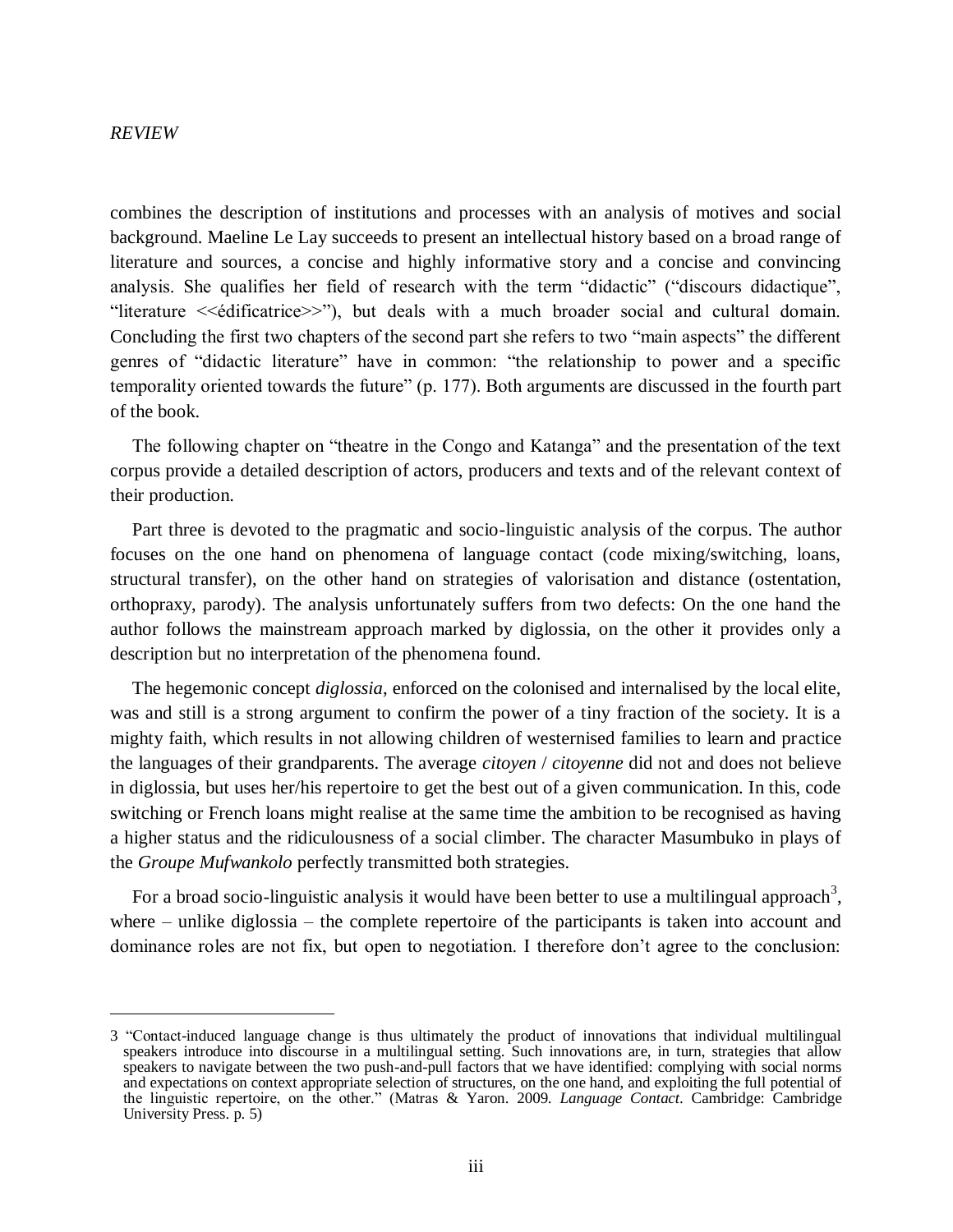"What the strategies finally show is the fundamental theatrical character of diglossia"<sup>4</sup>. Actors – maybe less writers – fully use their repertoire of linguistic varieties and their capacity of expression in order to realise intended messages and impacts. Of course, this would have meant still more of investigation and field research, a reviewer's claim which sounds unreasonable in view of the great amount of data and sources already exploited.

Part four finally comes back to the didactic function of theatre. Le Lay initially focuses on the actors/producers, who generally attach high value to their role of "educators". In recent times the didactic tradition of colonial and missionary character (as presented in previous chapters) is reinforced by the encounter with Augusto Boal's *Theatre of the Oppressed* and the highly promoted (and financially rewarding) *Development Theatre*. In this context the description of activities indicates that actors in French try to downsize Swahili productions which have by far better chances in the market. Maëline Le Lay skilfully embeds the description into a concise presentation of popular/didactic theatre in Africa.

With a chapter on didactic markers the author returns to her text corpus, discussing the emplacement of moral messages, stage directions – in case of the impromptu performance of the Swahili groups the written sketch – and the textual frame of the play. The analysis of the corpus also provides examples of realisations which are used to reinforce the didactic message (for instance discourse markers) or produce aesthetic effects.

In "Du miroir au miracle", the last chapter of the fourth part, Le Lay return to the topics "relationship to power" and "future oriented temporality". The analysis of texts deals with authors and characters, dramatic genres and creative means and finally states that all plays are built on base of the same time schedule: the plot starts from a deleterious present and drives the story to a promising future ("*le future est toujours prometteur et engageant dans les pieces du corpus*"). The deleterious present is characterised by the enduring economic crisis, the tension between tradition and modernity, between "village" and urban dwellings or by processes of exclusion and eviction. Political references are widely omitted<sup>5</sup> ("*La mémoire au placard*"). The future is presented in three different modes: instant changes, distant and long lasting changes and finally the utopian, ideal situation, the "miracle" mentioned in the heading of this chapter.

"If the concept of time of this didactic-oriented theatre can be qualified as 'mythic' in order to describe the unreal and phantasmagorical dimension of its execution, it may more precisely

<sup>4</sup> "Ce que ces stratégies revèlent enfin, c'est le charactère foncièrement théâtral de la diglossie." (p. 316)

<sup>5</sup> "En effet, outre ces quelques traits de discrète évocation et critique de la dictature, les textes sont muets sur cette période dont on peut pourtant raisonnablement penser qu'elle contient son pendant de traumatismes, tant par la terreur qu'instillait le gouvernement […], que par l'absolutisme du pouvoir et l'abolition de la liberté d'expression, et donc l'interdiction d'une pensée libre et dégagée de toute vassalisation au parti. " (p. 426)